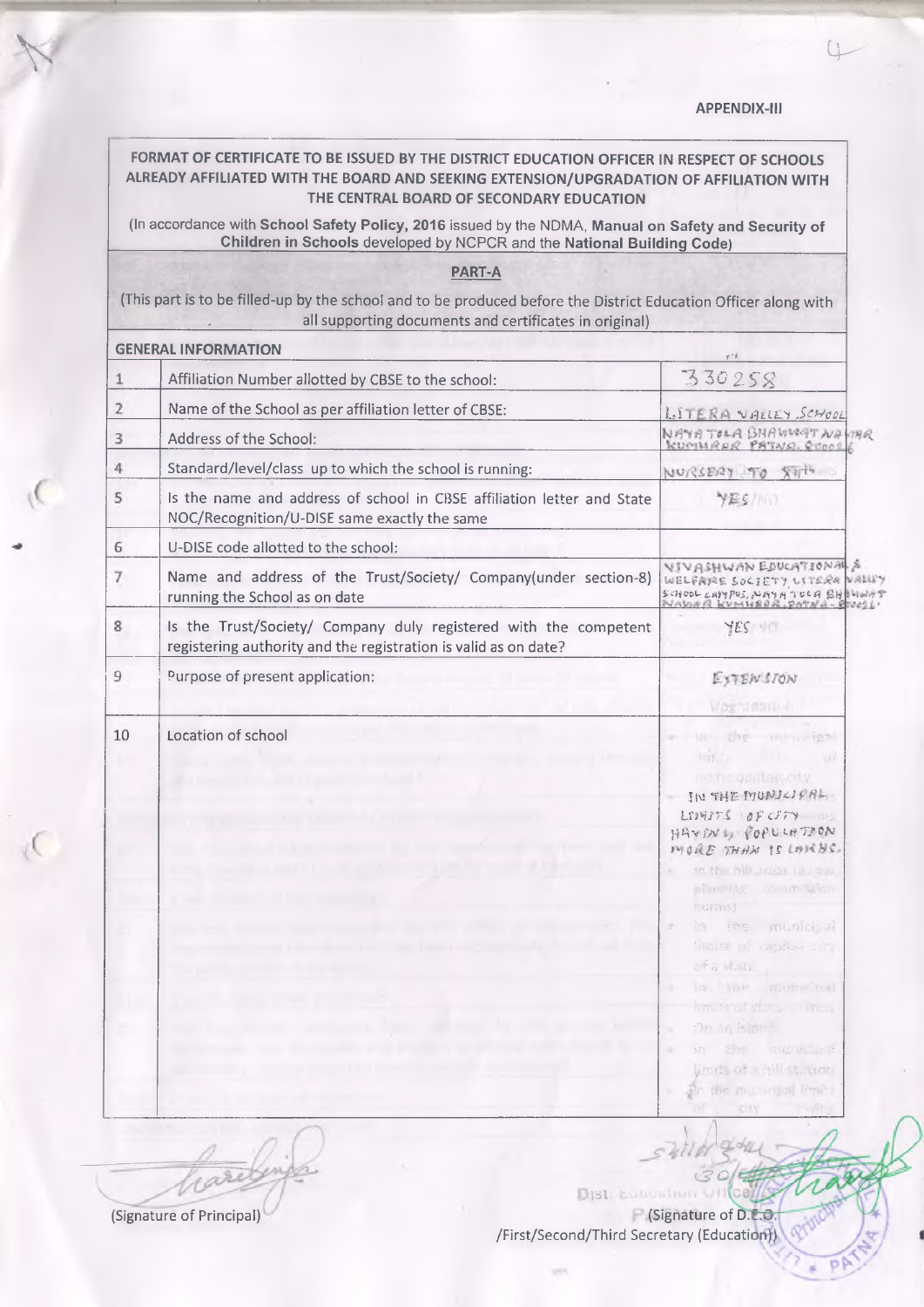$L^2$ 

|       |                                                                                                                                                                                                 | population less than<br>15 Lakhs<br>Outside.<br>the<br>municipal limits of<br>any town/city.                               |
|-------|-------------------------------------------------------------------------------------------------------------------------------------------------------------------------------------------------|----------------------------------------------------------------------------------------------------------------------------|
| 10    | Has the school obtained Recognition Certificate from the State<br>Government from class-1 to 8th?                                                                                               | YES/NO                                                                                                                     |
| 11    | Number of Recognition Certificate from class-1 to 8 <sup>th</sup> and date of issue:                                                                                                            | $9319:10044 - 11009473$<br>$B_2 + 3010612009$                                                                              |
| 12    | Is the School affiliated to any other board besides CBSE for Class-X or XII<br>examinations?                                                                                                    | YES/NO ~<br>(If yes name of the<br><b>Board</b> )<br>(Also mention whether the school<br>is affiliated for Class-X or XII) |
|       | <b>INFORMATION REGARDING LAND DETAILS AND OWNERSHIP</b>                                                                                                                                         |                                                                                                                            |
| 13    | Is the school situated on a single contiguous plot of land bounded on all<br>sides by a Pucca Boundary Wall?                                                                                    | YESNO                                                                                                                      |
| 14    | Are both the School and the Play Ground situated in a single compound<br>bounded by a single continuous Boundary Wall on all sides?                                                             | <b>OVESY</b>                                                                                                               |
| 15    | Total area (in square meters) in respect of 12 and 13 above on which the<br>school is situated:                                                                                                 | AREA IN SO.M.<br>$12140 - 5850 - 14$                                                                                       |
| 16    | The land is in the possession of the school/ Trust/Society/Company<br>legally by way of:                                                                                                        | 50日 它質多区に少数医りに<br>Deed/Allotment etc.                                                                                      |
| 17    | Name of the Owner/Lessee of the land in respect of point-15 above:                                                                                                                              | MADHUSUDAN PRASAD                                                                                                          |
| 18    | In case the land is in the possession of the society/school by way of lease<br>as per State Government norms, the period of the lease:                                                          | 20080402038                                                                                                                |
| 19    | Is any public road, canal or thorough-fare, HT line etc. passing through<br>the land in respect of point-14 above?                                                                              | YES/NO<br>If yes the details                                                                                               |
|       | <b>INFORMATION REGARDING ESSENTIAL SAFETY REQUIREMENTS</b>                                                                                                                                      |                                                                                                                            |
| 20    | Has the school been inspected by the Government engineer and the<br>school building been found structurally safe for running a school?                                                          | YESO                                                                                                                       |
| 20(a) | If yes the date of last inspection:                                                                                                                                                             | 2018                                                                                                                       |
| 21    | Has the school been inspected by the officer of Government Fire<br>Department and the school building been declared safe for school from<br>the point of view of fire safety?                   | <b>JS.MO</b>                                                                                                               |
| 21(a) | If yes the date of last inspection:                                                                                                                                                             | 2019<br>O <sub>2</sub>                                                                                                     |
| 22    | Has the school compound been checked by the public health<br>department and the health and sanitary conditions been found to be<br>satisfactory and the water has been found safe for drinking? | YESSNO                                                                                                                     |
| 22(a) | If yes the date of last inspection:                                                                                                                                                             | 17/01/2019                                                                                                                 |
|       | <b>INFORMATION REGARDING THE STAFF</b>                                                                                                                                                          |                                                                                                                            |

(Signature of Principal)

 $\mathcal{A}$ 

 $\alpha$ 

Dist. E (Signature of D.E.O.)<br>First/Second/Third Secretary (Education))

 $3e$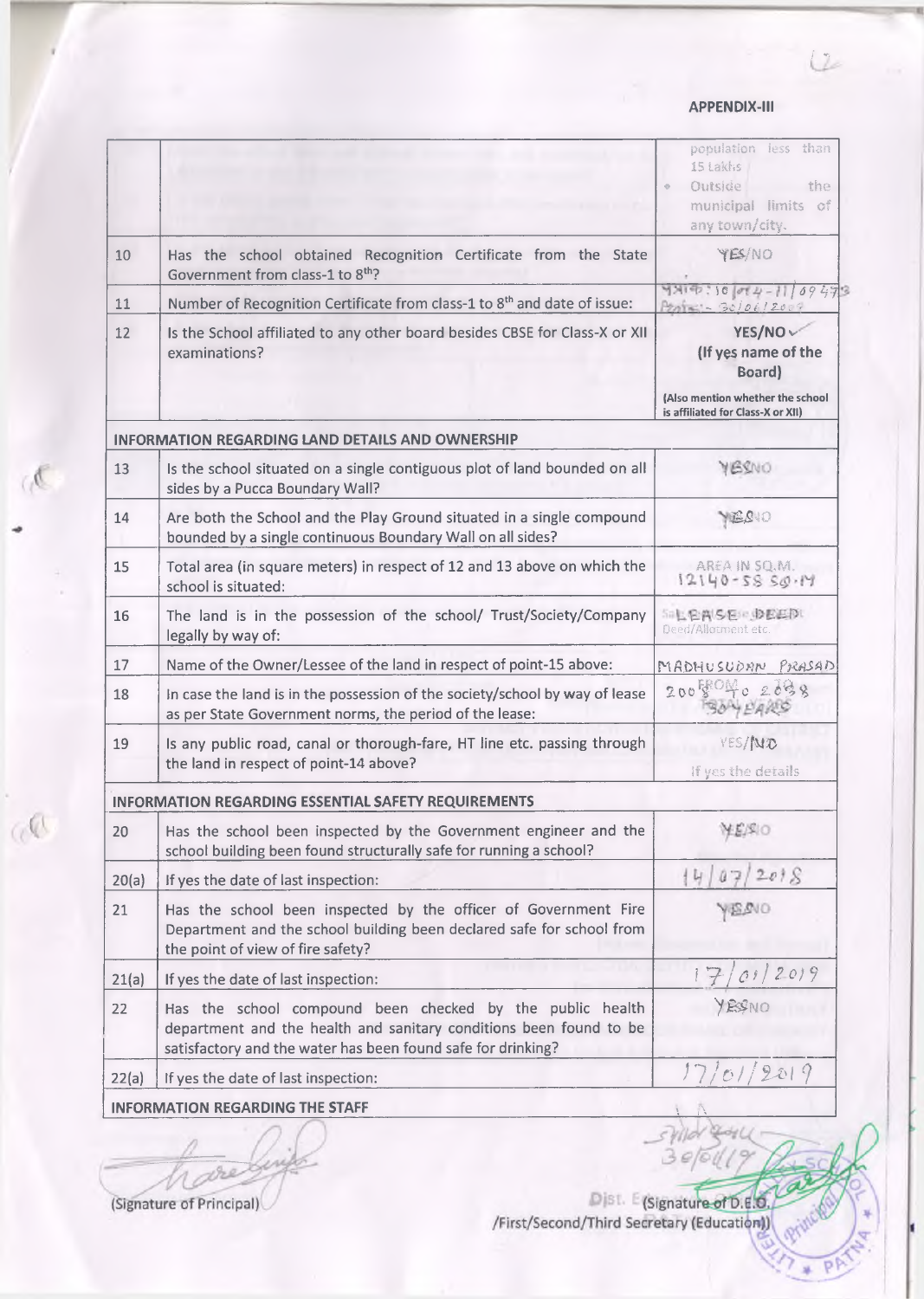**APPENDIX-III** 

| 23 |                                                                                                                                                                     |                     |                                                                                                                                |
|----|---------------------------------------------------------------------------------------------------------------------------------------------------------------------|---------------------|--------------------------------------------------------------------------------------------------------------------------------|
|    | Does the school have well defined service rules and conditions for its<br>employees as per prevalent norms of appropriate Government?                               |                     | YES                                                                                                                            |
| 24 | Is the school paying salary to the teachers and other employees as per<br>the norms of the appropriate Government?                                                  |                     | YES                                                                                                                            |
| 25 | Is the salary to the teachers and other employees of the school being<br>paid through the bank by mode of electronic clearing?                                      |                     | YES/NO                                                                                                                         |
|    | (Payment by cheque or cash to the individuals is not allowed)                                                                                                       |                     |                                                                                                                                |
| 26 | Is the school paying EPF to the teachers and other employees as per the<br>norms of the appropriate Government?                                                     |                     | YES NO                                                                                                                         |
|    | Signally P With String                                                                                                                                              | <b>MADALUMANITI</b> | JALLE                                                                                                                          |
|    | (of School Manager)                                                                                                                                                 | (of School Prize    |                                                                                                                                |
|    | <b>PART-B</b>                                                                                                                                                       |                     | Tincwa                                                                                                                         |
|    | (This part is to be filled-up by the District Education Officer after verifying all supporting documents and +<br>certificates in original and visiting the school) |                     |                                                                                                                                |
|    | Date of Issuance. 22<br>File No                                                                                                                                     |                     |                                                                                                                                |
|    | all supporting documents & certificates and visiting the school and the information has been found                                                                  |                     |                                                                                                                                |
|    | correct.                                                                                                                                                            |                     |                                                                                                                                |
| 2  | Is the school recommended for extension/upgradation of affiliation?                                                                                                 |                     |                                                                                                                                |
|    | Dist. Edb<br>PATN.<br>FIRST /SECOND / THIRD SECRETARY (EDUCATION) / NAME OF EMBASSY                                                                                 | AMTAS               |                                                                                                                                |
|    |                                                                                                                                                                     |                     |                                                                                                                                |
|    |                                                                                                                                                                     |                     | <b>Signature</b><br>(Name and Stamp of Issuing DEO)<br>DISTRICT EDUCATION OFFICER/NAME OF DISTRICT<br><b>Counter Signature</b> |
|    |                                                                                                                                                                     |                     | (Name, Designation and Stamp)                                                                                                  |
|    |                                                                                                                                                                     |                     | DISTRICT COLLECTOR/DEPUTY COMMISSIONER<br>(or his authorised representative*)<br><b>NAME OF DISTRICT</b>                       |

caret

(Signature of Principal)

Signature of D.E.O. /First/Second/Third Secretary (Education)) 77

PATNA